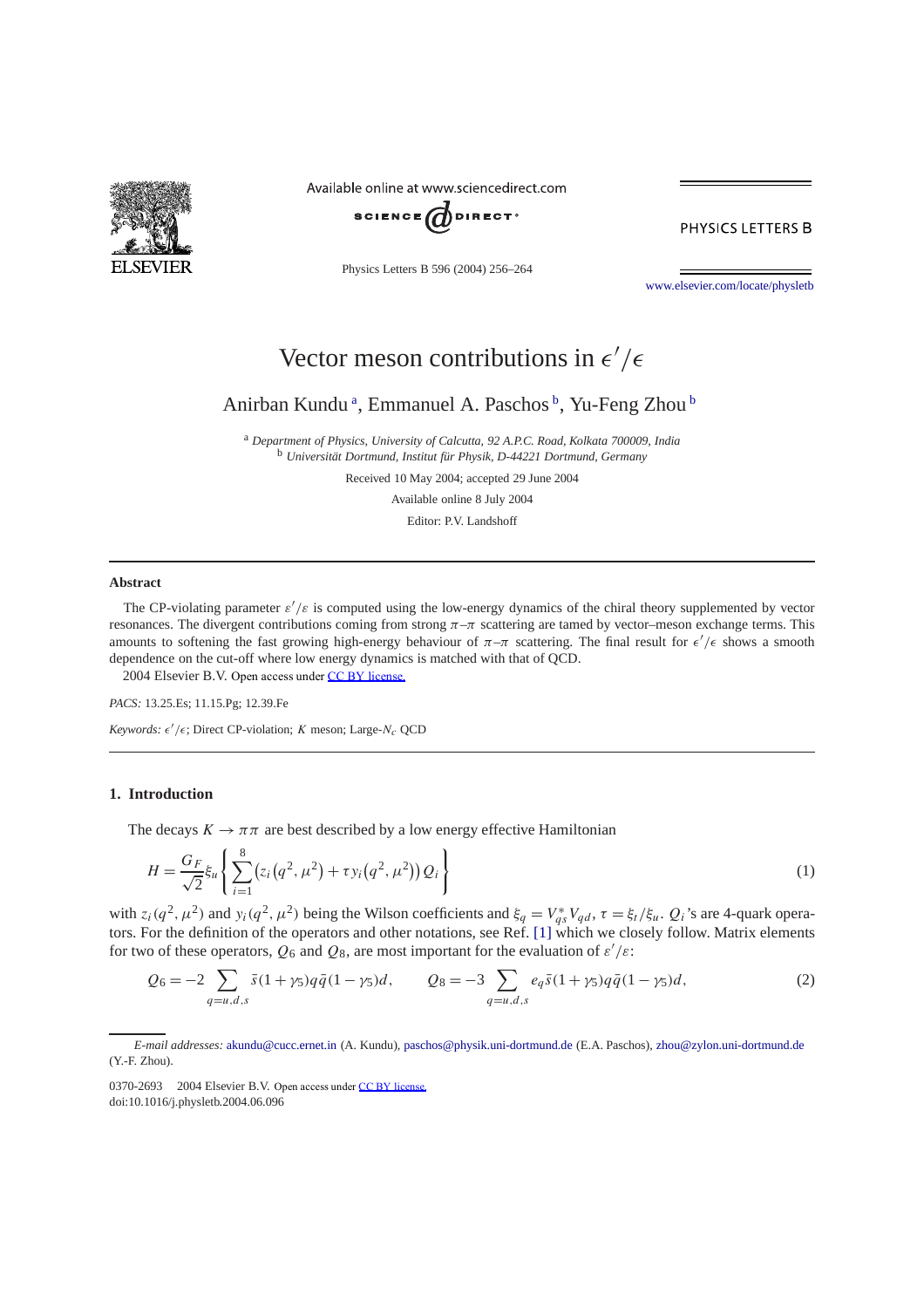

Fig. 1. Feynman diagram for  $K \to \pi \pi$  with strong final state interac-

tions.



Fig. 2. Feynman diagram for  $K \to \pi \pi$  with a vector–meson exchange.

where  $e_q = (2/3, -1/3, -1/3)$ . The QCD corrections included in the Wilson coefficients represent the short distance terms computed in perturbative QCD. They depend on  $[\ln(Q^2/\mu^2)]^{\gamma/\beta}$  and to next-to-leading order (NLO) corrections in a more complicated way. The numerical values have been tabulated by various groups [\[2,3\].](#page-8-0) Comparisons of the results show that the various groups agree with each other but values for the coefficients depend on the renormalization scheme. The  $\mu$ -dependence in the coefficients is expected to be cancelled by the scale dependence of the matrix elements of the operators introduced through the upper cut-off in the integrals, and the running strange quark mass.

The matrix elements of the form  $\langle \pi \pi | Q_6|K \rangle$  and  $\langle \pi \pi | Q_8|K \rangle$  include tree level contributions and loop corrections. These are low energy processes which must be dealt with by methods other than QCD. Our method is to use the low energy chiral theory for calculating tree and loop diagrams and then match the results with the short distance contribution, i.e., the QCD scale  $\mu$  is matched with the upper cut-off  $\Lambda_c$  appearing in the chiral loops. An important criterion for the success of the calculation is smooth (and weak) dependence of the results on  $\mu = \Lambda_c$ .

In the large *Nc* approach factorizable and non-factorizable amplitudes are treated separately [\[4\]](#page-8-0) with the factorizable amplitudes defining the renormalized coupling constants. In a Dortmund–Fermilab Collaboration [\[1\],](#page-8-0) it was shown that to  $O(p^0/N_c)$  the divergences in the matrix elements of the  $Q_6$  and  $Q_8$  operators are logarithmic and occur in non-factorizable diagrams.

The numerical results of this approach at  $O(p^0/N_c)$  were presented in Table I of Ref. [\[1\],](#page-8-0) which we also adopt in the present article. The results of the diagrammatic method were reproduced in the background-field method [\[5\].](#page-8-0) Let us denote the nonet of pseudoscalar meson by the matrix  $\Pi = P_a \lambda^a$ , where  $\lambda_a$ 's are the usual Gell-Mann matrices; then it was shown that to  $O(p^0/N_c)$ 

$$
\frac{\pi_0}{f} = \frac{\pi_r}{F_\pi} \quad \text{and} \quad \frac{K_0}{f} = \frac{K_r}{F_K},\tag{3}
$$

where  $(\pi_0, K_0)$  and f are the bare pion and kaon fields and decay constants, while  $(\pi_r, K_r)$  and  $F_\pi$ ,  $F_K$  are renormalized fields and decay constants, respectively.

A large correction in the earlier calculation [\[5\]](#page-8-0) originates from rescattering of the pions, i.e.,  $K \to \pi \pi \to \pi \pi^1$ where the first step involves the weak operators  $Q_6$  or  $Q_8$  to  $O(p^2/N_c)$  and the second process is the strong pion–pion scattering as shown in Fig. 1. The large dependence of the cut-off resides on the contact  $\pi-\pi$  scattering which is known to have a bad high-energy behaviour violating unitarity and needs to be moderated by some other amplitudes which restore unitarity.

A standard prescription to restore unitarity is to introduce vector–meson exchange diagrams. For the  $\pi\pi \to \pi\pi$ scattering we shall use the contact and the  $\rho$  exchange diagrams. We accomplish this by using a chiral Lagrangian for pseudo scalars and enlarged by the introduction of vector mesons [\[6–8\].](#page-8-0) We extend the calculation of the oneloop diagrams with a strong vertex with the addition of a *ρ*-exchange diagram. The *ρ* is included to represent the effects of even heavier vector mesons (like  $K^*$ ). In addition the pions are in  $I = 0$  or  $I = 2$  states and the exchange of *ρ*-mesons appears only in the *t*-channel, see Fig. 2.

 $<sup>1</sup>$  The initial state interactions are expected to give smaller contributions, which we will present in a future publication [\[9\].](#page-8-0)</sup>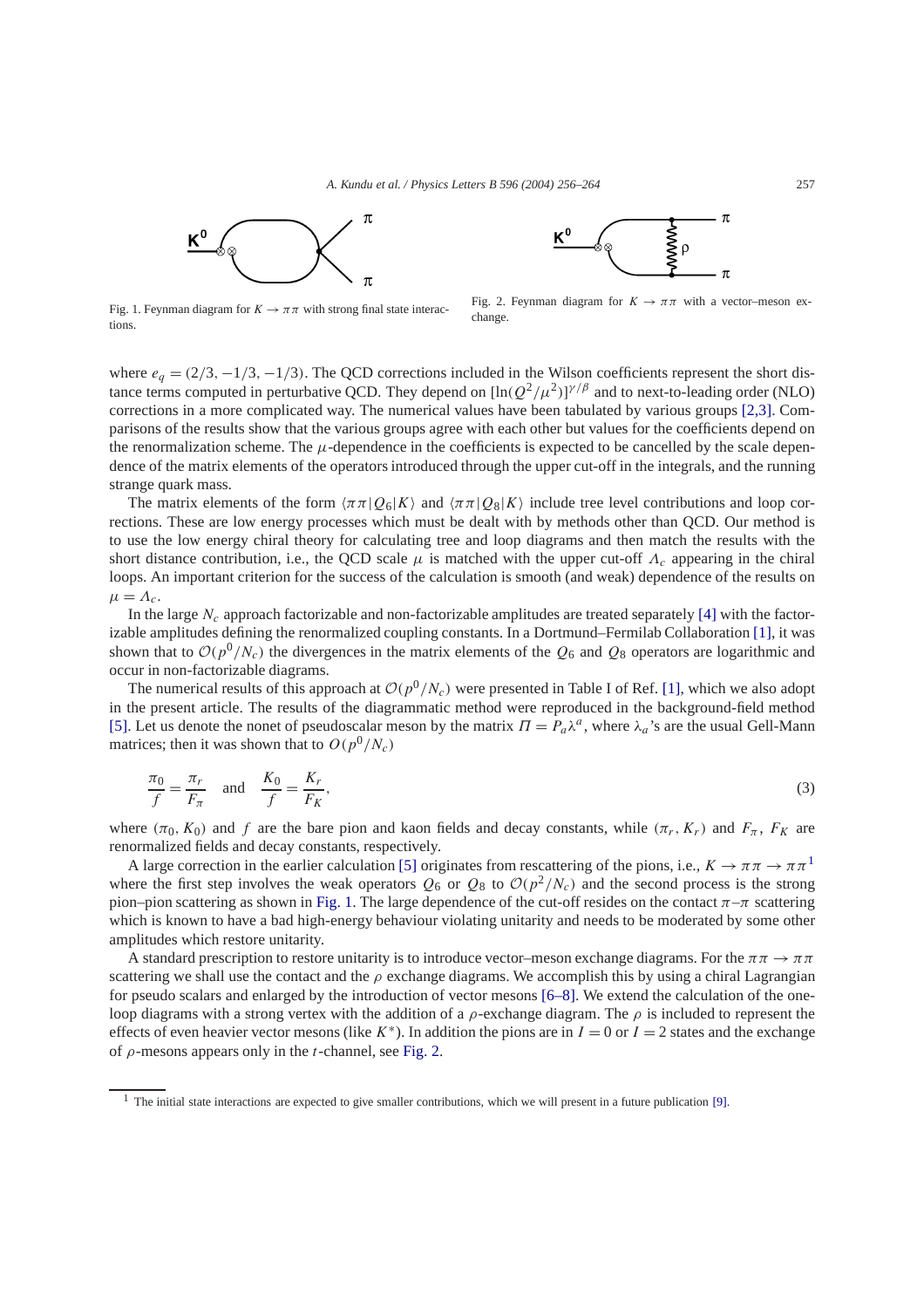<span id="page-2-0"></span>In order to restore unitarity we shall demand that quadratic divergences cancel between the contact and the *ρ*-exchange diagrams. It is indeed heartening to note that they come with opposite signs, and cancel exactly if the following relation is satisfied

$$
\frac{h^2}{m_\rho^2} = \frac{1}{3f^2}.\tag{4}
$$

Here *h* is the  $\rho \pi \pi$  coupling strength and *f* is the pion decay constant ( $\approx$  92 MeV). The logarithmic divergences still remain and should be matched to the QCD logarithms. This is our proposal for moderating the high energy growth of  $\pi-\pi$  scattering.

Thus, we calculate the one-loop  $K \to \pi \pi$  amplitudes with both contact and  $\rho$ -exchange diagrams, demanding that the quadratic divergences cancel between these two sets. The value of  $h \approx 4.8$  obtained from Eq. (4) is slightly smaller than the one obtained from the  $\rho$  decay width, but remember that  $\rho$  is only a symbolic representation of all possible vector resonances. Since only logarithmic divergences will be present in the final result, the variation of  $\varepsilon'/\varepsilon$  with the cut-off *Λ* is expected to be weak. As the weak vertex (with  $Q_6$  or  $Q_8$ ) is common to both the contact and the *ρ*-exchange diagrams, the cancellation of quadratic divergences is respected by both operators.

# **2. Framework**

The effective Lagrangian for pseudoscalar mesons relevant for  $K \to \pi \pi$  decay up to  $\mathcal{O}(p^4)$  is given by [\[10\]:](#page-8-0)

$$
\mathcal{L}_{\text{eff}} = \frac{f^2}{4} \left( \langle \partial_{\mu} U^{\dagger} \partial^{\mu} U \rangle + \frac{\alpha}{4N_c} \langle \ln U^{\dagger} - \ln U \rangle^2 + r \langle \mathcal{M} U^{\dagger} + U M \rangle \right) + r^2 H_2 \langle M^2 \rangle + r L_5 \langle \partial_{\mu} U^{\dagger} \partial^{\mu} U \big( M U + U^{\dagger} M \big) \rangle + r^2 L_8 \langle M U M U + M U^{\dagger} M U^{\dagger} \rangle,
$$
\n(5)

with  $\langle A \rangle$  denoting the trace of A and  $M = \text{diag}(m_u, m_d, m_s)$ , f and r are free parameters related to the pion decay constant *F<sub>π</sub>* and to the quark condensate, respectively, with  $r = -2\langle \bar{q}q \rangle / f^2$ .

The matrix *U* is given by

 $U = \exp(i \pi / f),$  (6)

where the pseudoscalar meson nonet *Π* is given by

$$
\Pi = \lambda^{a} P_{a} = \begin{pmatrix} \pi^{0} + \frac{1}{\sqrt{3}} a \eta + \frac{\sqrt{2}}{\sqrt{3}} b \eta' & \sqrt{2} \pi^{+} & \sqrt{2} K^{+} \\ \sqrt{2} \pi^{-} & -\pi^{0} + \frac{1}{\sqrt{3}} a \eta + \frac{\sqrt{2}}{\sqrt{3}} b \eta' & \sqrt{2} K^{0} \\ \sqrt{2} K^{-} & \sqrt{2} \bar{K^{0}} & -\frac{2}{3} b \eta + \frac{\sqrt{2}}{\sqrt{3}} a \eta' \end{pmatrix}
$$
(7)

where  $\lambda$ 's are the usual Gell-Mann matrices,  $P_a$  are the pseudoscalar fields, and

$$
a = \cos\theta - \sqrt{2}\sin\theta, \qquad b = \frac{1}{\sqrt{2}}\sin\theta + \cos\theta,\tag{8}
$$

*θ* being the  $\eta$ –*η*' mixing angle. We include  $\eta$  and  $\eta'$  contributions in our calculation. It is easy to see that though the operator  $Q_6$  vanishes at tree-level due to the unitarity of *U*, it still has non-zero contributions at the  $\mathcal{O}(p^0/N_c)$ level. The loop expansion of the matrix elements is a series in  $1/f^2 \sim 1/N_c$ , which follows from the short-distance expansion in terms of  $\alpha_s/\pi \sim 1/N_c$ .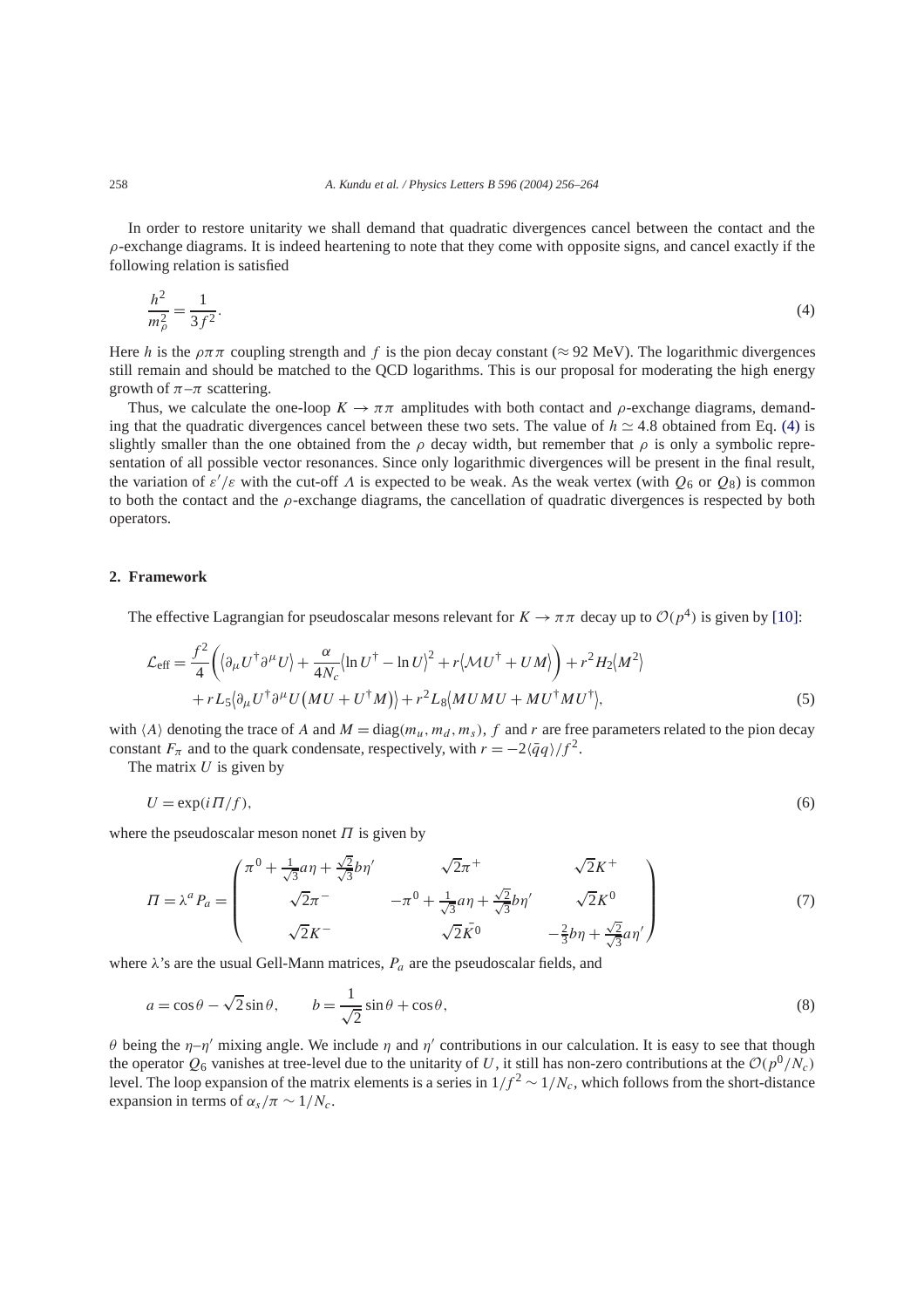$$
\frac{\varepsilon'}{\varepsilon} = \frac{G_F}{2} \frac{\omega}{|\varepsilon| \operatorname{Re} A_0} \operatorname{Im} \xi_t \left[ \Pi_0 - \frac{1}{\omega} \Pi_2 \right] \quad (\omega = 1/22)
$$
\n(9)

with

$$
\Pi_0 = \left| \sum_i y_i(\mu) \langle Q_i \rangle_0 \right| (1 - \Omega_{\eta + \eta'}), \qquad \Pi_2 = \left| \sum_i y_i(\mu) \langle Q_i \rangle_2 \right|.
$$
\n(10)

The isospin breaking effect  $(m_u \neq m_d)$  is taken into account by  $\Omega_{\eta+\eta'}$ .

Our aim is to introduce vector mesons in terms of a Lagrangian which satisfies the low energy current algebra. One consistent method is in terms of a non-linear chiral Lagrangian with a hidden local symmetry [\[6\].](#page-8-0) In this theory the vector mesons emerge as dynamical vector mesons. The three point vector-pseudo scalar interaction is given by

$$
\frac{i h}{4} \langle V_{\mu} \left( P \partial^{\mu} P - \partial^{\mu} P P \right) \rangle, \tag{11}
$$

where *h* stands for the vector-pseudoscalar coupling. Some typical vertices of *ρ*'s to pseudoscalar mesons are

$$
\pi^{+}(p_{1})\pi^{-}(p_{2})\rho^{0}: \quad h(p_{1}-p_{2})_{\mu}\epsilon^{\mu}, \n\pi^{+}(p_{1})\pi^{0}(p_{2})\rho^{-}: \quad h(p_{1}-p_{2})_{\mu}\epsilon^{\mu}, \nK^{+}(p_{1})\bar{K}^{0}(p_{2})\rho^{-}: \quad \frac{h}{\sqrt{2}}(p_{1}-p_{2})_{\mu}\epsilon^{\mu}, \quad \text{etc.},
$$
\n(12)

which is directly related to the  $\rho$  decay width:  $\Gamma(\rho) = h^2(|\mathbf{p}_\pi|)^3/(6\pi m_\rho^2)$ , where  $\mathbf{p}_\pi$  is the momentum of final state pions in the  $\rho$  rest frame. With  $\Gamma(\rho) = 149.2$  MeV, we find  $h = 5.95$ . We note in passing that the Kawarabayashi– pions in the  $\rho$  rest frame. With  $I'(\rho) = 149.2$  MeV, we find  $h = 5.95$ . We note in passing that the Kawarabayashi-<br>Suzuki–Riazuddin–Fayyazuddin relation gives the value  $h = m_\rho/(\sqrt{2}f_\pi)[12]$ . Thus the value of *h* in Eq. the two values in this paragraph differ by small amounts *(*∼ 19%*)*. The strong four-point vertices involving pions are obtained from the first two terms of Eq. [\(5\).](#page-2-0) The weak vertices are obtained from the definitions of *Q*<sup>6</sup> and *Q*8. In the numerical work we shall use the value of *h* from Eq. [\(4\)](#page-2-0) and also *h* = 5*.*95 obtained from the decay width.

We repeated the renormalization procedure and found the following results. For the self energies of the pseudoscalars, momentum independent terms combine with the bare masses to define the physical masses. A momentum dependent term is included in the wave function renormalization and is the same for  $\pi$  and K. The renormalization of  $F_\pi$  and  $F_K$  is the same as in Ref. [\[1\],](#page-8-0) i.e., there is no  $h^2$  contribution, which leads to the same value for  $L_5$ , similarly the value for  $L_5 - 2L_8$  is again very small. The quadratic divergences of the factorizable diagrams for  $\langle Q_6\rangle_0$ ,  $\langle Q_6\rangle_2$  and  $\langle \pi^0\pi^0|Q_8|K\rangle$  cancel out, what remains of them are small corrections because to  $\mathcal{O}(p^0)$  these matrix elements vanish. The quadratic divergence from the factorizable diagrams of  $\pi^+\pi^-|Q_8|K$ cancel against the corresponding diagrams with vector meson exchanges when we invoke the condition in Eq. [\(4\).](#page-2-0) The surviving term is small in comparison with the  $O(p^0)$  contribution of  $\langle \pi^+\pi^-|Q_8|K \rangle$ .

We use the following numerical inputs:

$$
m_{\pi} = 0.137 \text{ GeV}, \qquad m_K = 0.495 \text{ GeV}, \qquad m_{\rho} = 0.771 \text{ GeV},
$$
  

$$
f \equiv F_{\pi} = 0.0924, \qquad m_s(m_c) = 0.115 \text{ GeV}, \qquad \alpha_S(m_Z) = 0.117.
$$
 (13)

The strange quark mass has an error of 0.020 GeV [\[13\].](#page-8-0) The average quark mass  $\hat{m}$  is given by  $\hat{m} = m_s/24.4$ . We also use  $\hat{L}_5 = 2.07 \times 10^{-3}$ ,  $\hat{L}_8 = 1.09 \times 10^{-3}$ , Im( $\xi_t$ ) =  $(1.31 \pm 0.10) \times 10^{-4}$  [\[1\]](#page-8-0) and the isospin breaking factor of  $\Omega_{\eta+\eta'} = 0.15$  [\[14\].](#page-8-0)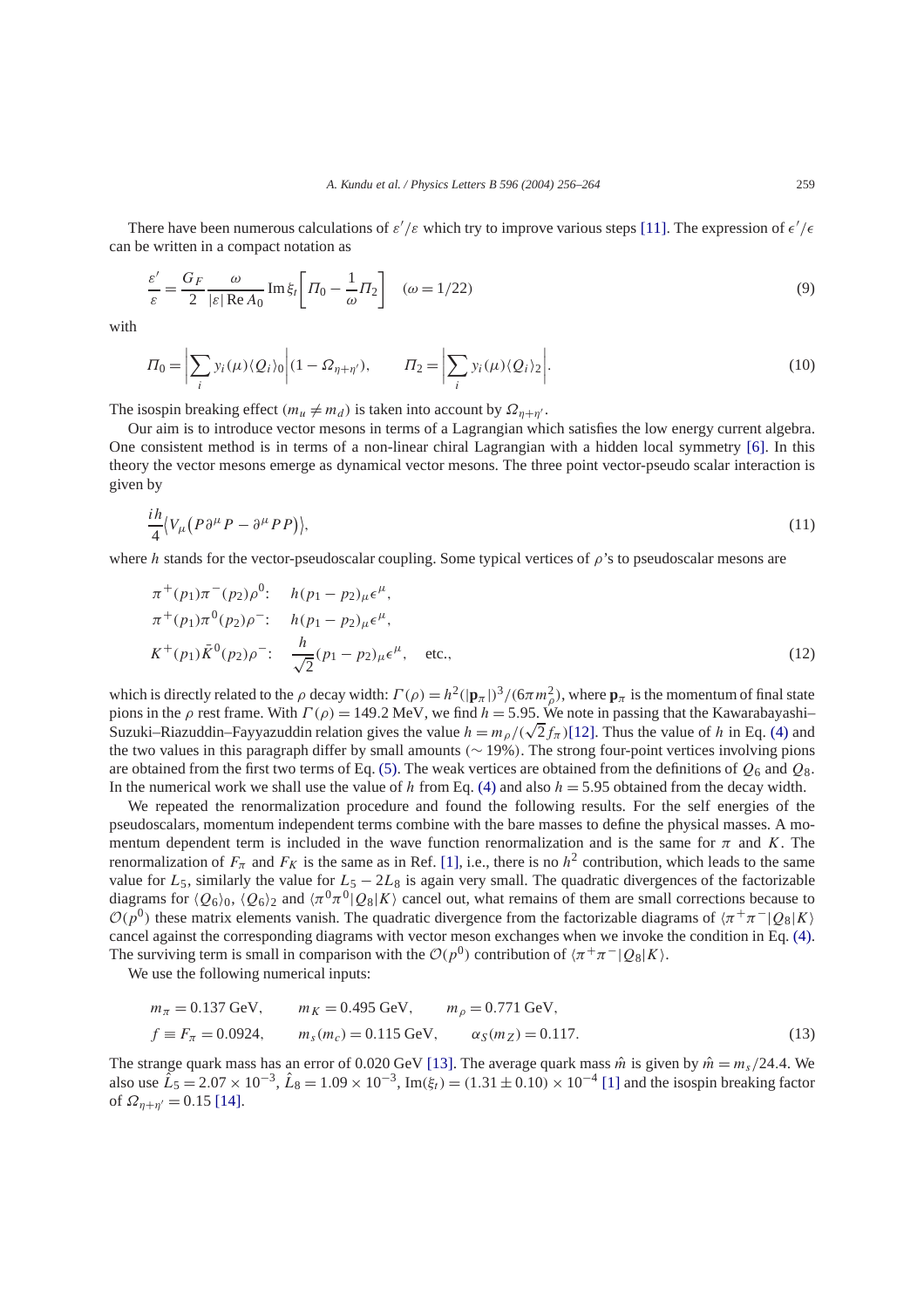One can extract  $Λ_{QCD}^{(4)}$  from  $α_S(m_Z)$  at either the continuum upper limit [\[15\]](#page-8-0) ( $\bar{m}_b(\bar{m}_b) = 4.5$  GeV,  $\bar{m}_c(\bar{m}_c) =$ 1.4 GeV) or the continuum lower limit  $(\bar{m}_b(\bar{m}_b) = 4.0 \text{ GeV}, \bar{m}_c(\bar{m}_c) = 1.0 \text{ GeV})$ :

$$
\Lambda_{\text{QCD}}^{(4)} = 0.279 \pm 0.029 \quad \text{(upper limit)}, \qquad \Lambda_{\text{QCD}}^{(4)} = 0.275 \pm 0.029 \quad \text{(lower limit)}.
$$

We take, as a conservative estimate,  $A_{\text{QCD}}^{(4)} = 0.277 \pm 0.031 \text{ GeV}$  (i.e., between 0.246 and 0.308 GeV).

The Wilson coefficients were tabulated [\[5\]](#page-8-0) for various renormalization schemes and the values of  $\Lambda_{\text{QCD}}^{(4)}$  as functions of the renormalization scale  $\mu$ . The values show a convergence among the schemes as  $\mu$  increases and approaches the value of  $\mu = 1$  GeV. This is as expected since QCD is valid at higher momenta.

A second issue is the matching of the coefficients in the various schemes to the cut-off scale of chiral theory. A method for relating the two scales was suggested in [\[16\].](#page-8-0) The method introduces

$$
1 = \frac{q^2}{q^2 - m^2} - \frac{m^2}{q^2 - m^2}
$$
 (15)

and uses the first term as the infrared regulator of QCD and the second term as the cut-off for the chiral theory. This approach provides a matching of the two scales *Λc* and *µ*. Recalculation of the evolution of the coefficients [\[16\]](#page-8-0) brings the values of the HV scheme closer to NDR, which are anyway close to the leading order results. All this motivates us to use the values of the NDR scheme. We shall use values for  $\Lambda_{\text{QCD}}^{(4)} = 0.245 \text{ GeV}$ , however, we check that interpolation to  $\Lambda_{\text{QCD}}^{(4)} = 0.277 \pm 0.031$  GeV changes the values of  $\epsilon'/\epsilon$  at most 8%. Althernative ways for matching the two theories have also been introduced in other articles [\[17\].](#page-8-0)

#### **3. Results**

As mentioned already, a previous work demonstrated that renormalization of physical quantities (wave functions, masses and decay constants) render the factorizable contribution to  $\langle Q_6 \rangle_{0,2}$  and  $\langle Q_8 \rangle_{0,2}$  to  $\mathcal{O}(p^0/N_c)$  finite. There are loop corrections introduced by the non-factorizable diagrams which to order  $p^0/N_c$  were found to be logarithmic. Going one step further corrections of order  $p^2/N_c$  were studied [\[5\],](#page-8-0) arising from the contact terms which have a quadratic dependence on the cut-off scale  $\Lambda_c^2$ . We combine the contact terms with the vector meson exchange diagrams and cancel the quadratic divergence.

We present in this section the results for the contact terms and vector meson exchange diagrams to order  $p^2/N_c$ in terms of integrals which are summarized in [Appendix A.](#page-6-0) In order to make the reading easier we give in the text explicit formulas for the decay  $K^0 \to \pi^0 \pi^0$  where the results are shorter. For the decay of  $K^0 \to \pi^+ \pi^-$  we collected the results in [Appendix B.](#page-7-0) In both reactions we included the  $\pi^+\pi^-$  and  $\pi^0\pi^0$  intermediate states.

The contact terms for  $K^0(p_K) \to \pi^+\pi^- \to \pi^0\pi^0$  give

$$
i\mathcal{M}_{\text{conl}}^{00} = i \frac{2r^2}{3\sqrt{2}f^3} \Big[ A I_9(m_\pi, m_\pi, p_K, p_K) + B I_{11}(m_\pi, m_\pi, p_K, p_K, p_K) - A I_{10}(m_\pi, m_\pi, p_K) - B I_{12}(m_\pi, m_\pi, p_K, p_K) + A C I_8(m_\pi, m_\pi, p_K) + B C I_9(m_\pi, m_\pi, p_K, p_K) \Big]
$$
(16)

with  $A = -8L_5 m_K^2$ ,  $B = 8L_5$ ,  $C = (\chi_1 + \chi_2)/4 + m_K^2 - m_\pi^2$  and  $\chi_i = rm_i$ . The contact term for  $K^0(p_K) \to \pi^0 \pi^0 \to \pi^0 \pi^0$  is

$$
i\mathcal{M}_{\text{con2}}^{00} = i\frac{r^2}{4\sqrt{2}f^3}C'\left[AI_8(m_\pi, m_\pi, p_K) + B I_9(m_\pi, m_\pi, p_K, p_K)\right]
$$
(17)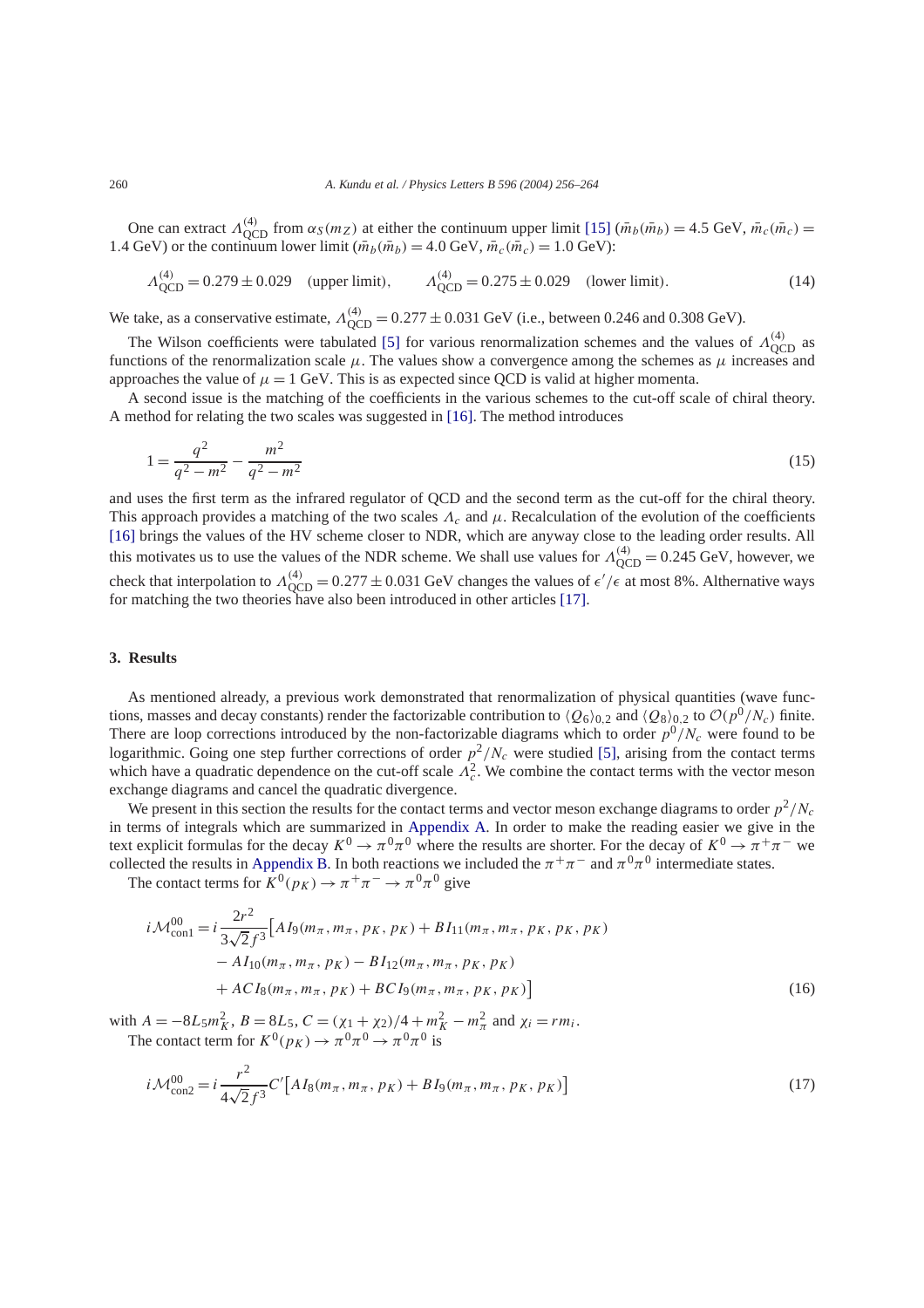Table 1 The contact term and the *ρ*-exchange contributions to  $\mathcal{O}(p^2/N_c)$  for the matrix elements of  $\langle Q_6 \rangle$  and  $\langle Q_8 \rangle$  (in units of  $r^2$ ·MeV) as well as  $\epsilon'/\epsilon$  as functions of the cut-off scales  $\Lambda_c$ . The value of *h* is taken from the cancellation condition of Eq. [\(4\)](#page-2-0)

|                                                | $A_c = 0.7$ GeV | $A_c = 0.8$ GeV | $A_c = 0.9$ GeV | $A_c = 1.0$ GeV |
|------------------------------------------------|-----------------|-----------------|-----------------|-----------------|
| $i \langle Q_6 \rangle_0^{\text{con}}$         | $-14.8$         | $-17.5$         | $-20.4$         | $-23.4$         |
| $i\langle Q_6\rangle_0^{\rho}$                 | 6.5             | 8.9             | 11.6            | 14.6            |
| $i \langle Q_6 \rangle_0^{\text{sum}}$         | $-8.3$          | $-8.6$          | $-8.8$          | $-8.8$          |
| $i \langle Q_8 \rangle_2^{\text{con}}$         | 6.24            | 7.43            | 8.7             | 10.1            |
| $i\langle Q_8\rangle_2^{\rho}$                 | $-2.30$         | $-3.15$         | $-4.11$         | $-5.17$         |
| $i \langle Q_8 \rangle_2^{\text{sum}}$         | 3.94            | 4.28            | 4.59            | 4.93            |
| Total $\epsilon'/\epsilon$ (10 <sup>-3</sup> ) | 2.23            | 1.84            | 1.53            | 1.2             |

with  $C' = (\chi_1 + \chi_2)$ . The functions  $I_i(m_j, m_k, p, \ldots)$ , etc. represent four-dimensional integrals which we define in the [Appendix A.](#page-6-0) The notation with the numbers as subscripts follow the convention introduced in two Ph.D. theses at Dortmund University [\[18\],](#page-8-0) where explicit formulas for the functional forms after integration are included.

The *ρ*-exchange diagram for  $K^0(p_K) \to \pi^+\pi^- \to \pi^0\pi^0$  is

$$
i\mathcal{M}_{\text{exch1}}^{00} = (-i)\frac{2h^2r^2}{\sqrt{2}f} \Biggl\{ -\frac{1}{m_\rho^2} \Bigl[ A I_3(m_\rho, p_1) + B I_4(m_\rho, p_1, p_K) \Bigr] + A I_8(m_\pi, m_\rho, p_1) + B I_9(m_\pi, m_\rho, p_1, p_K) + 2A I_{30}(m_\pi, m_\pi, m_\rho, p_K, p_1, p_1) + 2B I_{31}(m_\pi, m_\pi, m_\rho, p_K, p_1, p_K, p_1) + 2\Bigl(m_K^2 - m_\pi^2 \Bigr) \Bigl[ A I_{29}(m_\pi, m_\pi, m_\rho, p_K, p_1) + B I_{30}(m_\pi, m_\pi, m_\rho, p_K, p_1, p_K) \Bigr] \Biggr\}.
$$
 (18)

Finally the *ρ*-exchange diagram for  $K^0(p_K) \to \pi^0 \pi^0 \to \pi^0 \pi^0$  is zero

$$
i\mathcal{M}_{\text{exch2}}^{00} = 0,\tag{19}
$$

because the  $\pi^{0}\pi^{0}\rho$  vertex does not exist.

Including the vector mesons with the condition in Eq. [\(4\)](#page-2-0) eliminates the quadratic dependence on the cut-off. This is our method for regularizing the integrals in terms of physical particles and interactions which preserve the symmetries. The remaining logarithmic dependence of the cut-off will be matched with the  $\ln \mu$  dependence of the OCD.

We give in Table 1, the contributions to  $O(p^2/N_c)$  from the contact and the *ρ* exchange terms for  $\langle Q_6 \rangle_0$  and  $\langle Q_8 \rangle_2$  in unit of  $r^2$  · MeV as a function of  $\Lambda_c$  in the interval  $\Lambda_c = 0.7$  GeV to  $\Lambda_c = 1.0$  GeV. The cut-off scale must be larger than the mass of  $\rho$  and the first column is given only as a point of reference. We note that the dependence of  $\langle Q_6 \rangle_0^{\text{sum}}$  and  $\langle Q_8 \rangle_2^{\text{sum}}$  on  $\Lambda_c$  is very small. Since the value of *h* from Eq. [\(4\)](#page-2-0) is smaller than the value obtained from the  $\rho \to \pi \pi$  decay width, we repeated the calculation for  $h = 5.95$  in [Table 2,](#page-6-0) corresponding to the coupling from  $\rho$  decays. The values for  $\epsilon'/\epsilon$  are slightly smaller and the variation of the matrix elements with the cut-off is larger. For the calculation of  $\varepsilon'/\varepsilon$  we use, for the tree and factorizable contributions the values from Table I of Ref. [\[1\],](#page-8-0) which are primarily responsible for the remaining *Λc* dependence of *ε /ε*. The results reported in this article present a complete calculation of the matrix elements  $Q_6$  and  $Q_8$  to order  $p^2/N_c$ . The presence of the vector mesons restores to a large extent the unitarity of the theory and acts as an upper cut-off for the integrals. Our results suggest that a non-linear chiral Lagrangian with a hidden local symmetry may be a more suitable low energy limit for QCD.

As mentioned already, the values of the matrix elements are very stable. The calculation of  $\epsilon'/\epsilon$  uses the coefficient functions of NDR at  $\Lambda_{QCD}^{(4)} = 0.245$  GeV and  $m_s(1 \text{ GeV}) = 0.125$  GeV. We found an improved stability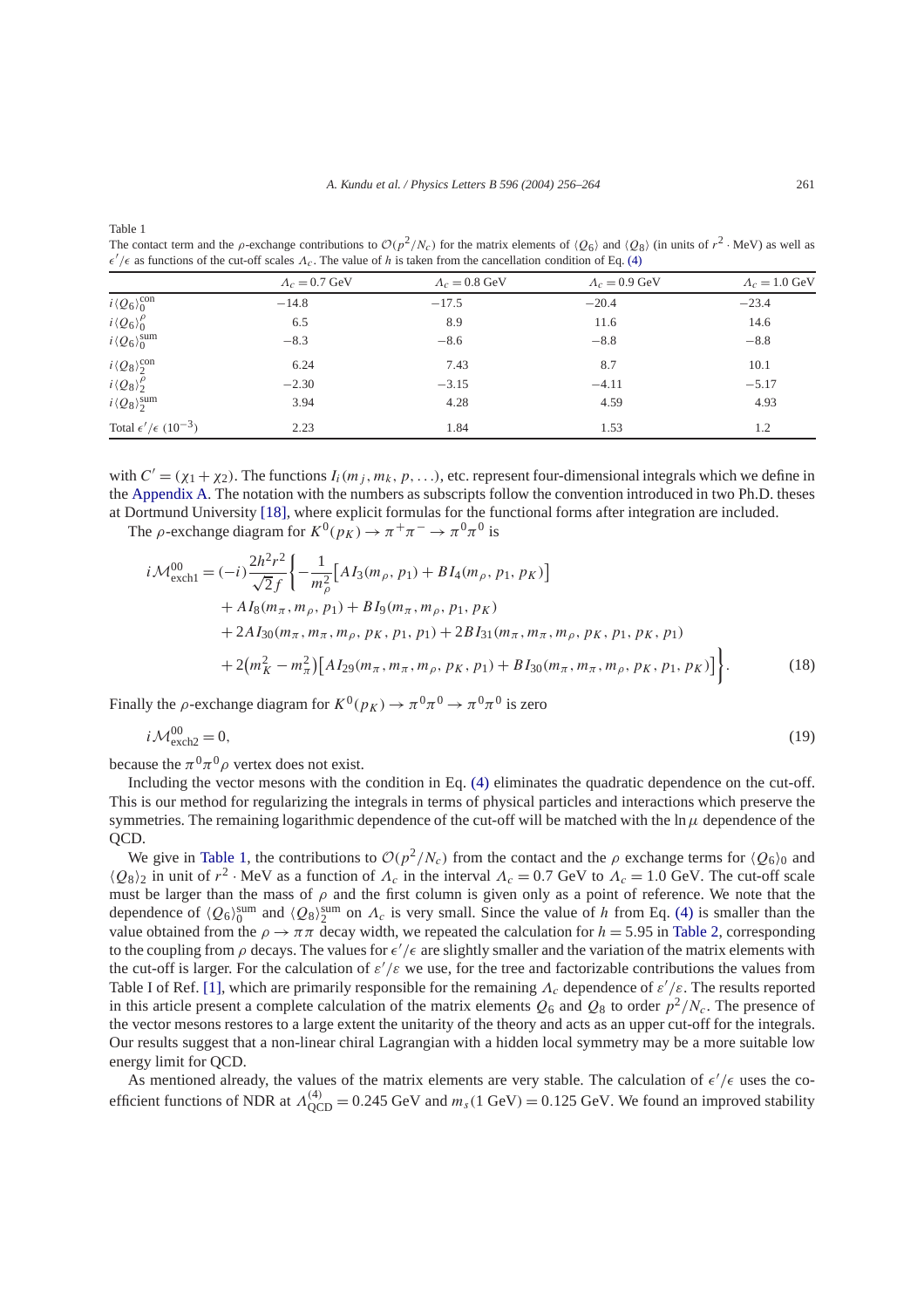<span id="page-6-0"></span>Table 2 The contact term and the *ρ*-exchange contributions to  $\mathcal{O}(p^2/N_c)$  for the matrix elements of  $\langle Q_6 \rangle$  and  $\langle Q_8 \rangle$  (in units of  $r^2$ ·MeV) as well as  $\epsilon'/\epsilon$  as functions of the cut-off scales *Λ<sub>c</sub>*. The value of *h* is taken to be the physical one *h* = 5.95

|                                                | $A_c = 0.7$ GeV | $A_c = 0.8$ GeV | $A_c = 0.9$ GeV | $\Lambda_c = 1.0$ GeV |
|------------------------------------------------|-----------------|-----------------|-----------------|-----------------------|
| $i \langle Q_6 \rangle_0^{\text{con}}$         | $-14.8$         | $-17.5$         | $-20.4$         | $-23.4$               |
| $i\langle Q_6\rangle_0^{\rho}$                 | 9.93            | 13.6            | 17.7            | 22.3                  |
| $i \langle Q_6 \rangle_0^{\text{sum}}$         | $-5.36$         | $-3.9$          | $-2.7$          | $-1.1$                |
| $i\langle Q_8\rangle_{2}^{\rm con}$            | 6.24            | 7.43            | 8.7             | 10.1                  |
| $i\langle Q_8\rangle_2^{\rho}$                 | $-3.51$         | $-4.80$         | $-6.27$         | $-7.89$               |
| $i \langle Q_8 \rangle_2^{\text{sum}}$         | 2.73            | 2.63            | 2.43            | 2.21                  |
| Total $\epsilon'/\epsilon$ (10 <sup>-3</sup> ) | 2.03            | 1.57            | 1.19            | 0.8                   |

of the values for  $\epsilon'/\epsilon$  which are consistent with the experimental results [\[19,20\].](#page-8-0) The main conclusion is that the presence of vector mesons improves the calculation of the matrix elements by making them more stable functions of the cut-off.

We demonstrated that the chiral theory enlarged by the introduction of vector mesons can eliminate quadratic divergences to  $O(p^2/N_c)$ . The improved stability of  $\varepsilon'/\varepsilon$  is encouraging to extent the calculation to the initial state interactions. We expect the changes to be small, but we plan to complete them and present them in a longer article [\[9\].](#page-8-0) The extension of the method to the amplitudes  $A_0$  and  $A_2$  will involve additional operators  $Q_1, Q_2, \ldots$  with considerable increase in the computational work. It will be interesting, however, to find out whether vector mesons make these amplitudes also more stable.

#### **Note added in proof**

For an overview of the experimental status of CP-violation in *K* meson decays we recommend the book by K. Kleinknecht, Uncovering CP-Violation, Springer-Verlag, Berlin-Heidelberg, 2003.

# **Acknowledgements**

The support of the "Bundesministerium für Bildung, Wissenschaft, Forschung und Technologie", Bonn under contract 05HT1PEA9 is gratefully acknowledged. A.K. thanks the Alexander von Humboldt-Stiftung for a fellowship and the Physics Department of Universität Dortmund (where a large part of the work was done) for warm hospitality, and acknowledges support from the research projects 2000/37/10/BRNS of BRNS, Government of India, and F.10-14/2001 (SR-I) of UGC, India. Y.F.Z. is grateful to Y.L. Wu for helpful discussions.

# **Appendix A. Four-dimensional integrals**

Several integrals have been used in this article and we try to define then in a compact notation. The integrals *I*3, *I*<sup>4</sup> have the same denominator but have different numerators separated from each other with semicolons

$$
I_{3;4} = \frac{i}{(2\pi)^4} \int d^4q \frac{\{1; (p \cdot q)\}}{(q-k)^2 - m^2}.
$$
\n(A.1)

The integrals *I*8, *I*9, *I*10, *I*<sup>11</sup> and *I*<sup>12</sup> have again the same denominator but have different numerators separated from each other with semicolons

$$
I_{8;9;10;11;12} = \frac{i}{(2\pi)^4} \int d^4q \frac{\{1; (p \cdot q); q^2; (p_1 \cdot q)(p_2 \cdot q); q^2(p \cdot q)\}}{(q^2 - m_1^2)[(q - k)^2 - m_2^2]}.
$$
(A.2)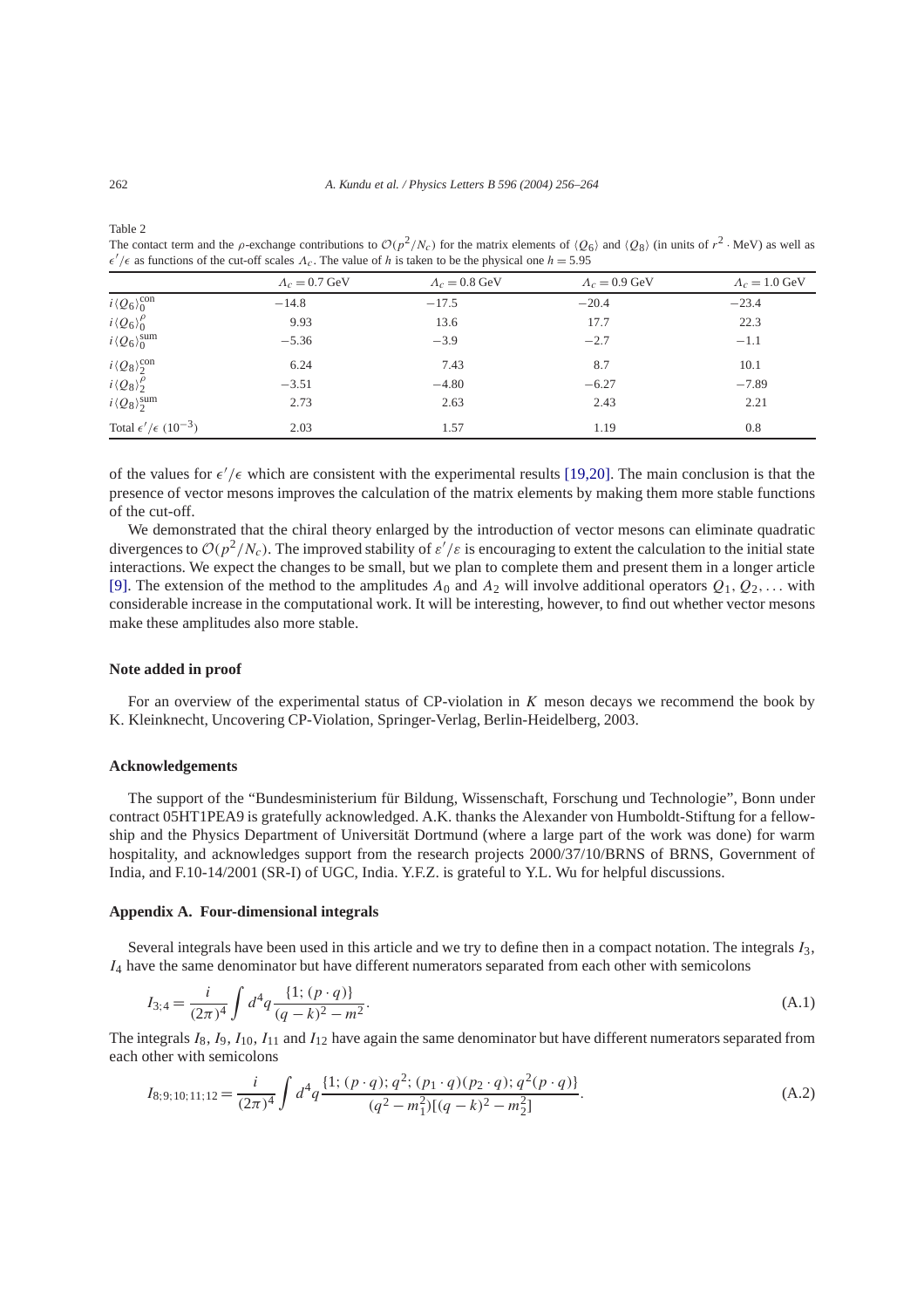<span id="page-7-0"></span>The same notation is used in the integrals  $I_{29}$ ,  $I_{30}$  and  $I_{31}$ ,

$$
I_{29;30;31} = \frac{i}{(2\pi)^4} \int d^4q \frac{\{1; (p_1 \cdot q); (p_1 \cdot q)(p_2 \cdot q)\}}{(q^2 - m_1^2)[(q - k)^2 - m_2^2][(q - p)^2 - m_3^2]}.
$$
(A.3)

Among these integrals *I*3, *I*4, *I*10, *I*<sup>11</sup> and *I*<sup>12</sup> have quadratic divergences in the cut-off regularization scheme. The quadraticlly divergent parts are given by

$$
I_3(m, k)|_{A_c^2 \text{ div}} = \frac{1}{(4\pi)^2} \Lambda_c^2,
$$
  
\n
$$
I_4(m, k, p)|_{A_c^2 \text{ div}} = \frac{(k \cdot p)}{2(4\pi)^2} \Lambda_c^2,
$$
  
\n
$$
I_{10}(m_1, m_2, k)|_{A_c^2 \text{ div}} = \frac{1}{(4\pi)^2} \Lambda_c^2,
$$
  
\n
$$
I_{11}(m_1, m_2, k, p_1, p_2)|_{A_c^2 \text{ div}} = \frac{(p_1 \cdot p_2)}{4(4\pi)^2} \Lambda_c^2,
$$
  
\n
$$
I_{12}(m_1, m_2, k, p)|_{A_c^2 \text{ div}} = \frac{(k \cdot p)}{2(4\pi)^2} \Lambda_c^2.
$$
\n(A.4)

Using the quadratic divergences and the formulas in this article the reader can verify the cancellations.

# **Appendix B.**  $K \to \pi^+\pi^-$  **decay amplitudes at**  $O(p^2/N_c)$

The contact term for  $K^0(p_K) \to \pi^+\pi^- \to \pi^+(p_1)\pi^-(p_2)$  is given by

$$
i\mathcal{M}_{\text{conl}}^{+-} = -i\frac{r^2}{3\sqrt{2}f^3} \Big[ A I_{10}(m_\pi, m_\pi, p_K) + B I_{12}(m_\pi, m_\pi, p_K, p_K) -2A I_9(m_\pi, m_\pi, p_K, 2p_2 - p_1) - 2B I_{11}(m_\pi, m_\pi, p_K, p_K, 2p_2 - p_1) - AC I_8(m_\pi, m_\pi, p_K) - BC I_9(m_\pi, m_\pi, p_K, p_K) \Big]
$$
(B.1)

with  $C = (\chi_1 + \chi_2) + (m_K^2 - m_\pi^2)$ . The contact term for  $K^0(p_K) \to \pi^0 \pi^0 \to \pi^+(p_1) \pi^-(p_2)$  is

$$
i\mathcal{M}_{\text{con2}}^{+-} = -i\frac{r^2}{3\sqrt{2}f^3} \Big[ A I_{10}(m_\pi, m_\pi, p_K) + B I_{12}(m_\pi, m_\pi, p_K, p_K) - A I_9(m_\pi, m_\pi, p_K, p_K) - B I_{11}(m_\pi, m_\pi, p_K, p_K, p_K) - A C' I_8(m_\pi, m_\pi, p_K) - B C' I_9(m_\pi, m_\pi, p_K, p_K) \Big].
$$
\n(B.2)

The *ρ*-exchange diagram through  $\pi^{+}\pi^{-}$  loop gives

$$
i \mathcal{M}_{\text{exch1}}^{+-} = (-i) \frac{h^2 r^2}{\sqrt{2} f} \Biggl\{ -\frac{1}{m_\rho^2} \Bigl[ A I_3(m_\rho, p_1) + B I_4(m_\rho, p_1, p_K) \Bigr] + A I_8(m_\pi, m_\rho, p_1) + B I_9(m_\pi, m_\rho, p_1, p_K) + 2 A I_{30}(m_\pi, m_\pi, m_\rho, p_K, p_1, p_1) + 2 B I_{31}(m_\pi, m_\pi, m_\rho, p_K, p_1, p_K, p_1) + 2 \Bigl( m_K^2 - m_\pi^2 \Bigr) \Bigl[ A I_{29}(m_\pi, m_\pi, m_\rho, p_K, p_1) + B I_{30}(m_\pi, m_\pi, m_\rho, p_K, p_1, p_K) \Bigr] \Biggr\}
$$
(B.3)

 $\text{with } C' = (\chi_1 + \chi_2)/4 + (m_K^2 - m_\pi^2).$